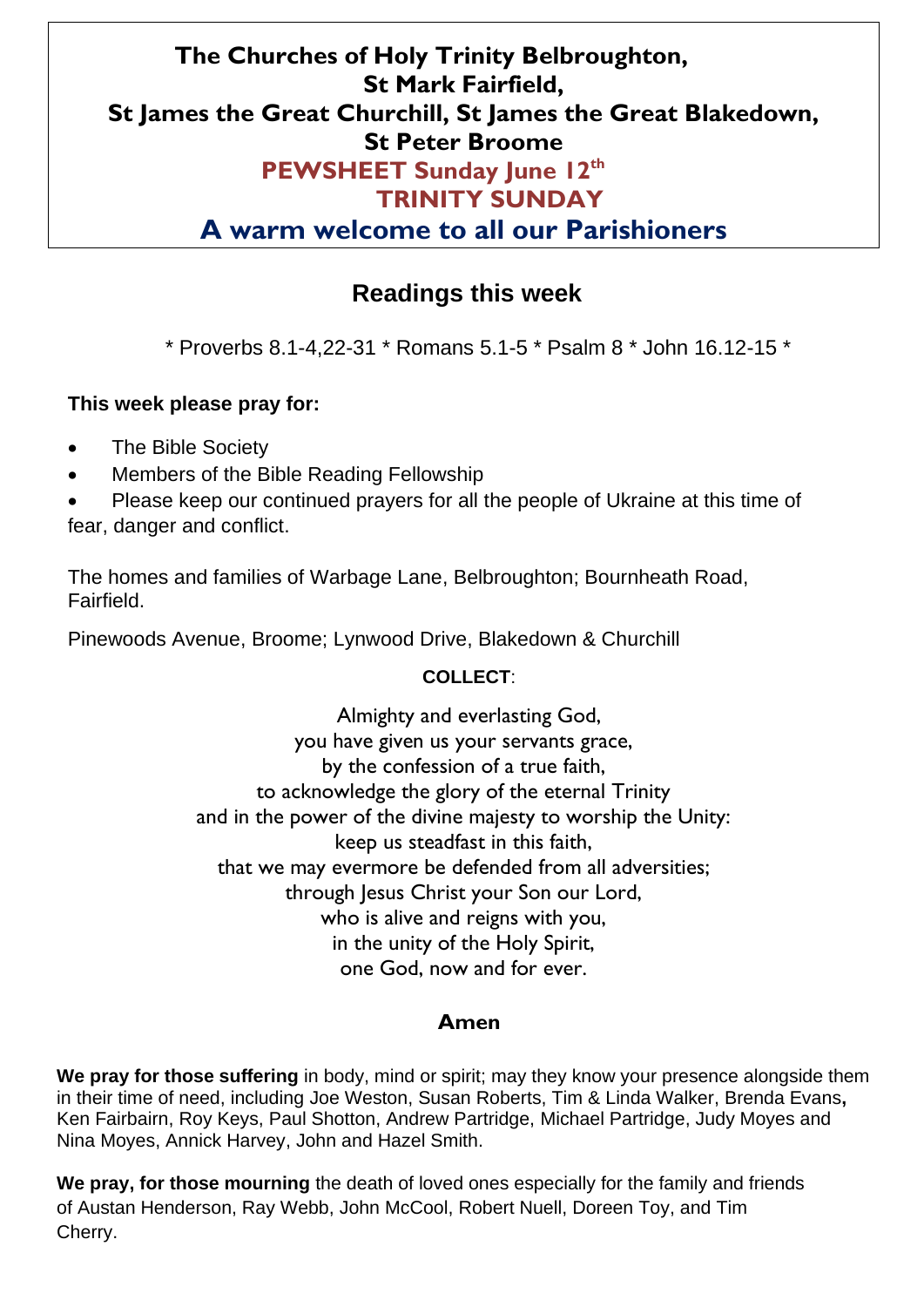# **CHURCH NEWS AND SERVICES**

### **Saturday June 11th**

2.00pm Wedding Churchill

| <b>Sunday June 12th</b><br>9.45am<br>11.15am<br>11.15am<br>1.00 <sub>pm</sub> | <b>Trinity Sunday</b><br><b>Holy Communion</b><br><b>Morning Praise</b><br>Worship 4 All<br>Baptism<br>(going ahead) | (Gold/White)<br><b>Blakedown</b><br><b>Holy Trinity</b><br>Fairfield<br><b>TBC</b><br>Fairfield |
|-------------------------------------------------------------------------------|----------------------------------------------------------------------------------------------------------------------|-------------------------------------------------------------------------------------------------|
| <b>Sunday June 19th</b>                                                       | <b>Trinity 1</b>                                                                                                     | (Green)                                                                                         |
| 9.45am                                                                        | <b>Informal Praise</b>                                                                                               | <b>Blakedown</b>                                                                                |
| 10.00am                                                                       | <b>Informal Service</b>                                                                                              | <b>Broome</b>                                                                                   |
| 10.30am                                                                       | <b>Family Service</b>                                                                                                | <b>Holy Trinity</b>                                                                             |
| Sunday June 26th                                                              | <b>Trinity 2</b>                                                                                                     | (Green)                                                                                         |
| 9.45am                                                                        | Worship4All                                                                                                          | <b>Blakedown</b>                                                                                |
| 10.30am                                                                       | <b>Morning Praise</b>                                                                                                | <b>Belbroughton</b>                                                                             |
| 11.15am                                                                       | <b>Holy Communion</b>                                                                                                | Fairfield<br>tbc                                                                                |
| 1.00 <sub>pm</sub>                                                            | <b>Baptism</b>                                                                                                       | <b>Holy Trinity</b>                                                                             |
| 1.00pm                                                                        | Interment: Robert Nuell                                                                                              | Churchill                                                                                       |

### **Holy Trinity Church, Belbroughton**

would like to say a big THANK YOU!

who all who helped and came along to our Tombola stall on Sunday, at

the Jubilee celebrations on the Cricket Ground.

We managed to raise a massive £301 on the stall that day!

## WELL DONE ALL!

(with special thanks to Pat, Margaret and Christine for the extra effort)

and also to Glynn who put on an amazing games afternoon, it was fun, fun, fun!

Work at Blakedown church is about to begin to refurbish the church's Oak bell turret, with the scaffolding possibly being put up this weekend at the church's West end. Once the scaffolding is in place the path around the church leading from the Blue Hoots car park to the front of the church will be closed.

The church's main entrance at the front of the church will be open as usual (blue door), but for all who will be arriving by car and parking on the Blue Hoots car park the kitchen door (rear of the church) will be open for you to enter the church.

Thank you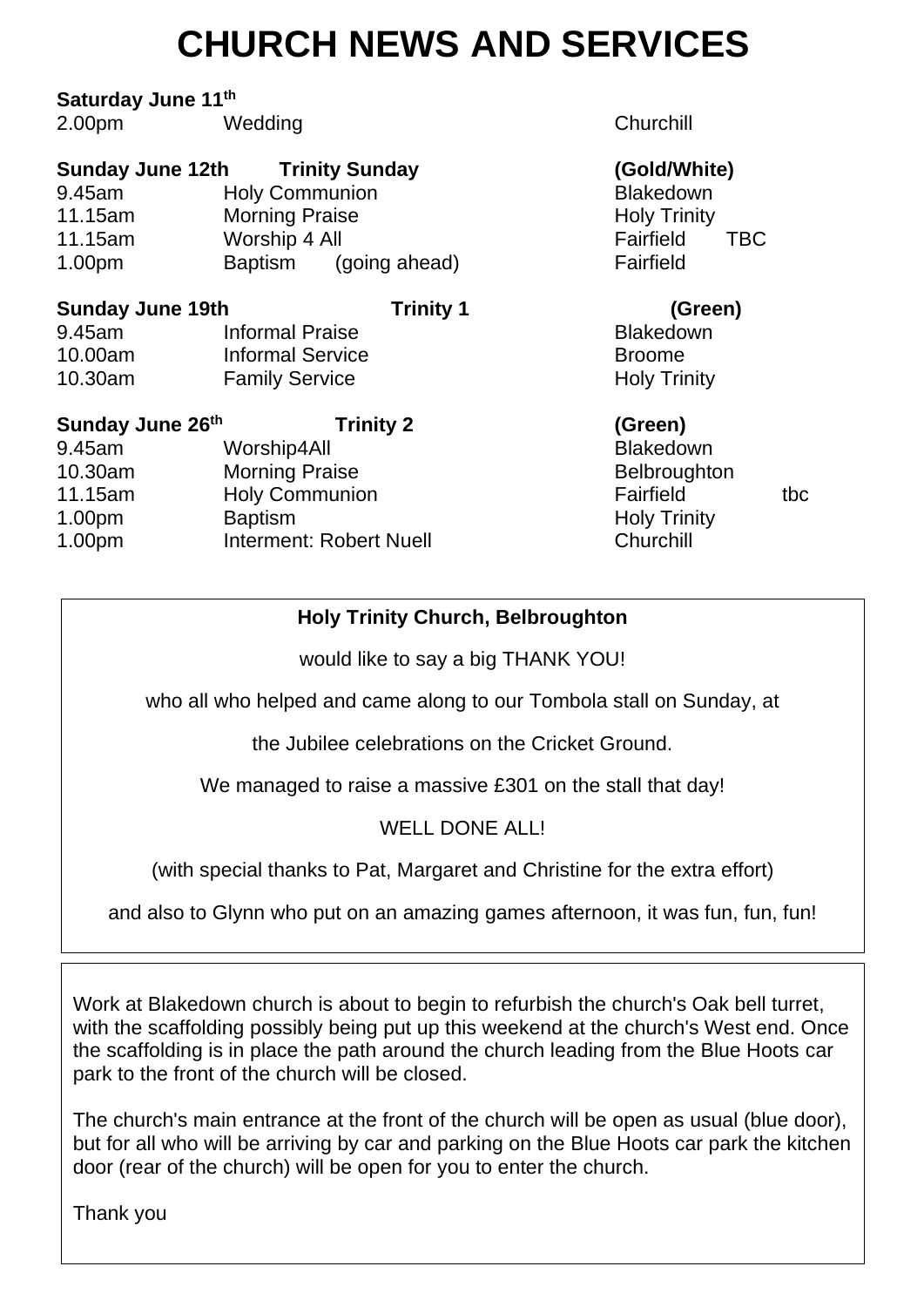

### A CALL TO DAILY PRAYER FOR UKRAINE

In solidarity with the people of Ukraine, Blakedown's church bell will be rung daily at midday.

Please join us by praying each day for a swift end to the war.

Lord of all the earth, be present with the people of Ukraine at this time of danger, fear and conflict. **Grant that wise and peaceable counsels** may yet prevail, and give to all suffering nations the freedom they desire and deserve. We ask this through **Jesus Christ our Lord.** Amen.





COFFEE AT THE CHURCH

THE LAST FRIDAY OF EACH MONTH

## **FRIDAY 24TH JUNE**

## 9:30 AM 'TIL 12:30 PM

Toast With Butter & Homemade Marmalade Cakes

ilter Coffee (served in cafetieres)  $<sub>z</sub>$ *Espresso*</sub> Hot Chocolate

Tea

ENCOUNTER

**CHRIST** 

cbbchurches.weebly.com

**BLAKEDOWN** 

**CHURCH**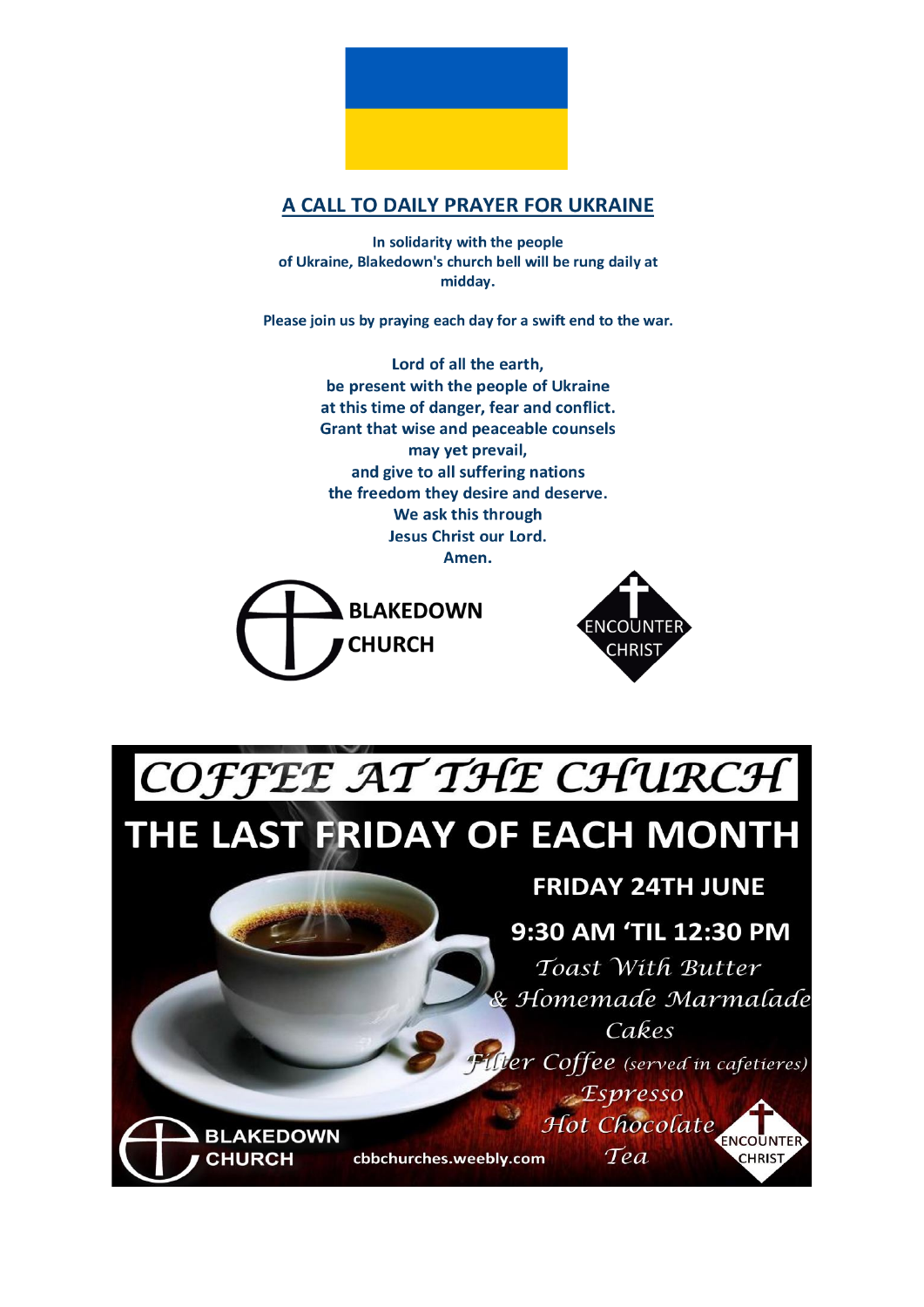Fourteen candidates will be ordained over the first weekend in July to serve in parishes across the Diocese.

Nine candidates have completed their first year and will ordained Priest in the Cathedral at 2pm on Saturday 2 July; after which they will be able to preside at Holy Communion.

A further five candidates will be ordained Deacon at 10.30am on Sunday 3 July and are entering their first year of training as a curate.

To be ordained Deacon:

- Giles Joiner, who will serve in the Saltway Team, Droitwich
- James Williams, who will serve in Malvern Link with Cowleigh
- Sarah Hewitt, who will serve at St Stephen's in the Redditch Holy Trinity Team
- Paul Wilcox, who will serve in the West Worcester Beacon Group
- Adam Wharton, who will serve at Malvern College
- Rachel Colthurst, who will serve in the Severnside Parishes
- Sarah Malpas, who will serve at St. Thomas' Church in Stourbridge
- Caroline Green, who will serve in the benefice of Evesham w Norton & Lenchwick
- Andy Green, who will serve in the benefice of Evesham w Norton & Lenchwick

to be ordained Priest:

- Shaun Armstrong serving in the Kidderminster Ismere Team
- Melissa Beynon serving in the Halas Team in Halesowen
- Calum Burke serving at be Top Church (St Thomas & St. Luke), Dudley
- Fraser Oates serving at All Saints in Worcester
- Richard Sandland serving in the Bromsgrove Team.

All are welcome to come to the Cathedral for the ordination services to support the candidates.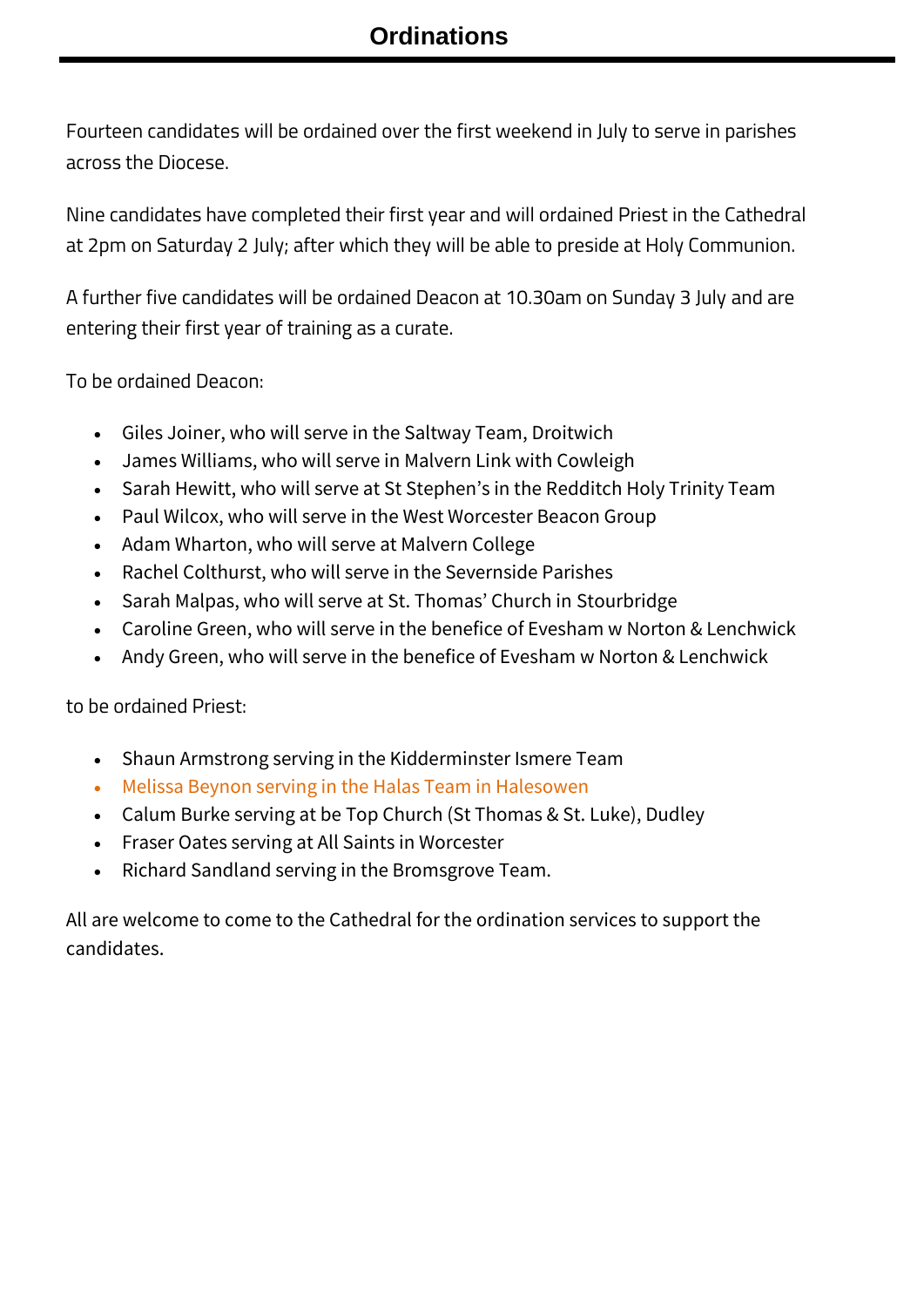## **ONLINE SERVICES**



**Our Online Services are now available as audio podcasts, which you can now listen to, and subscribe to, on your mobile phone using the Soundcloud app. Search "Blakedown Church" in the app. For all churches (Belbroughton, Fairfield, Clent, Churchill, Blakedown & Broome)**

The link to the "Online Service for This Sunday", is [https://cbbchurches.weebly.com/online-service-for-this-sunday.htmla](https://cbbchurches.weebly.com/online-service-for-this-sunday.html)nd <https://www.youtube.com/channel/UCToVq6Co2UxmbzgrvYbzfUg>

This week's Sermon podcast from the Diocese of Worcester can be found here: [https://www.cofe-worcester.org.uk/your-faith/prayer](https://www.cofe-worcester.org.uk/your-faith/prayer-worship/sermon-podcasts/14-after-trinity.php)[worship/sermon-podcasts/](https://www.cofe-worcester.org.uk/your-faith/prayer-worship/sermon-podcasts/14-after-trinity.php)

This Weekly pews sheet is available by email; please contact the church office at [bfcoffice@btconnect.com](mailto:bfcoffice@btconnect.com) to be sent one, or visit our website for the latest news at [www.bfc-worcs.co.uk](http://www.bfc-worcs.co.uk/)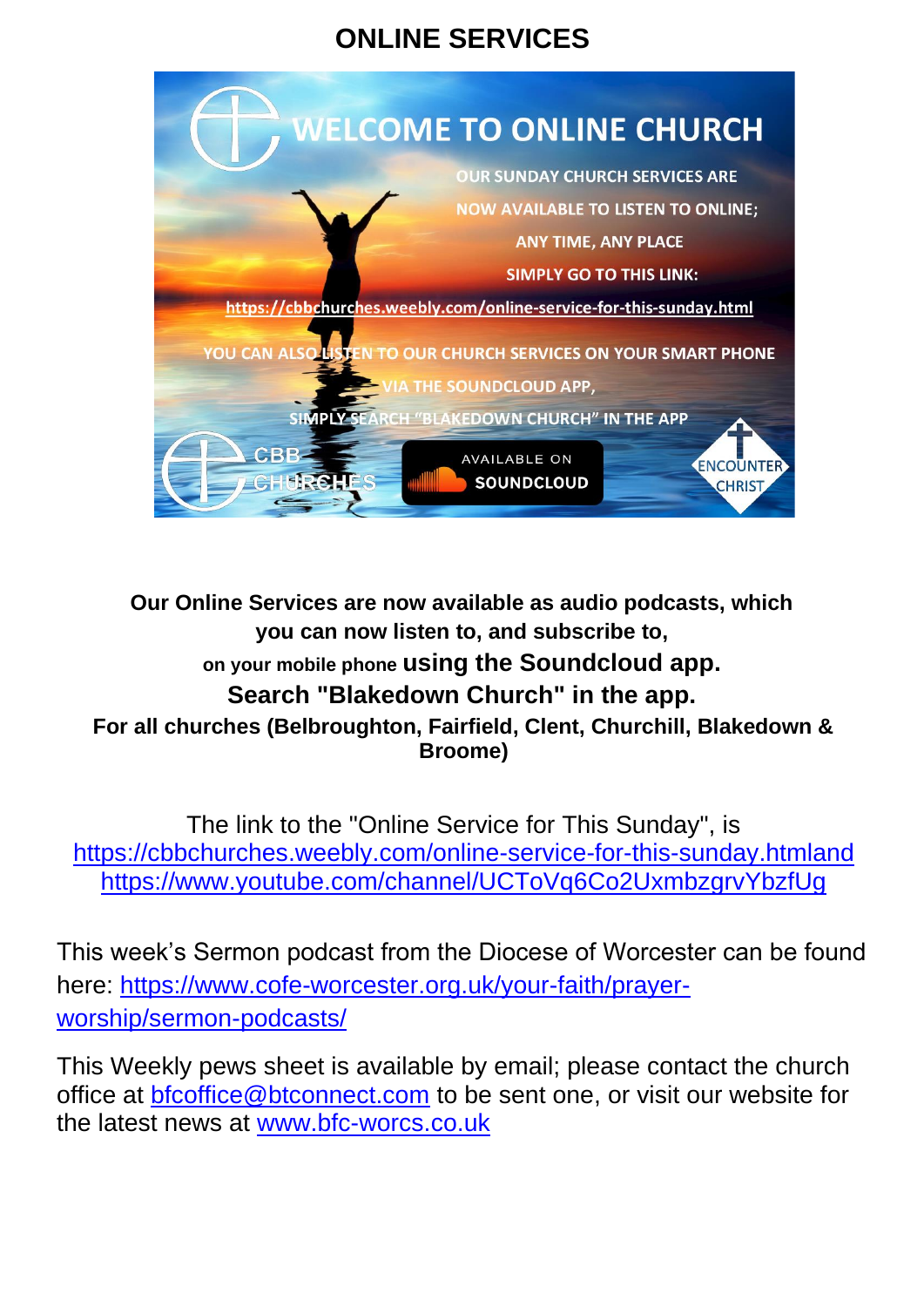## **GIVING TO YOUR CHURCHES**

### **Sunday Collections – Belbroughton & Fairfield**

Even as we venture out of the pandemic, we continue to face many of our usual expenses such as insurance, utilities bills and churchyard maintenance. We have suffered greatly with no collections and can only put out the collection plate by the entrance and exits now rather than pass them round as before. The PCC is genuinely concerned about what the effect of this reduction in income may be on our church finances. Many people give regularly to the church through Standing Orders. Others give through cash collection on the plate and/or an additional donation by cheque.

You might like to give by a Standing Order or a donation. We can accept either electronic bank transfer by computer or a cheque. Please send any cheques to the Church Office, put them in the collection bag or give them to John or Wendy at Belbroughton. If you can make an electronic bank transfer, the bank account for St Marks and Holy Trinity is HSBC in Stourbridge with a sort code of 40-43-17 and the account number is 91594095. As you may be aware, any amount that you give can be Gift Aided. There is no cost to you and the church receives at 25% rebate from the Government. For every £100 pound we collect, we can claim another £25 from HMRC. Please contact John or Wendy Penlington for a simple form which you can sign saying you wish to apply Gift Aid to your donation for the past few years and the future. All financial transactions are, of course, completely confidential and the Gift Aid donation is at no cost to you.

## **ST JAMES THE GREAT, BLAKEDOWN**

### **It is possible to donate to the work of Blakedown church online and via your mobile phone**

It is important that everyone continues to give as usual, as the high costs of running the church buildings still have to be paid - Covid 19 may have stopped most things but not those continuing costs unfortunately.



### **You can donate to Blakedown church by scanning the above QR code with your mobile phone, or you can simply click on this link to be taken directly to the donation page: <https://thy.ng/CUR008645>**

### **Donate to Blakedown church at [give.net](http://give.net/)**

**Simply click on the link below to be taken to Blakedown church's Give Net donations page <https://www.give.net/20179617> Donate to Blakedown church by standing order**

**Bank Account number: 00033852 Sort Code: 30-98-21**

**You can donate to Churchill church by standing order**

**Bank account number: 30232351 Sort Code: 40-43-17**

Free will offering envelopes: You can continue to donate to both Churchill and Blakedown churches using your Free Will Offering envelopes - please post them through the letterbox of number 69 Belbroughton Road

If you would like to have a set of Free Will Offering envelopes, then please call (01562) 700543